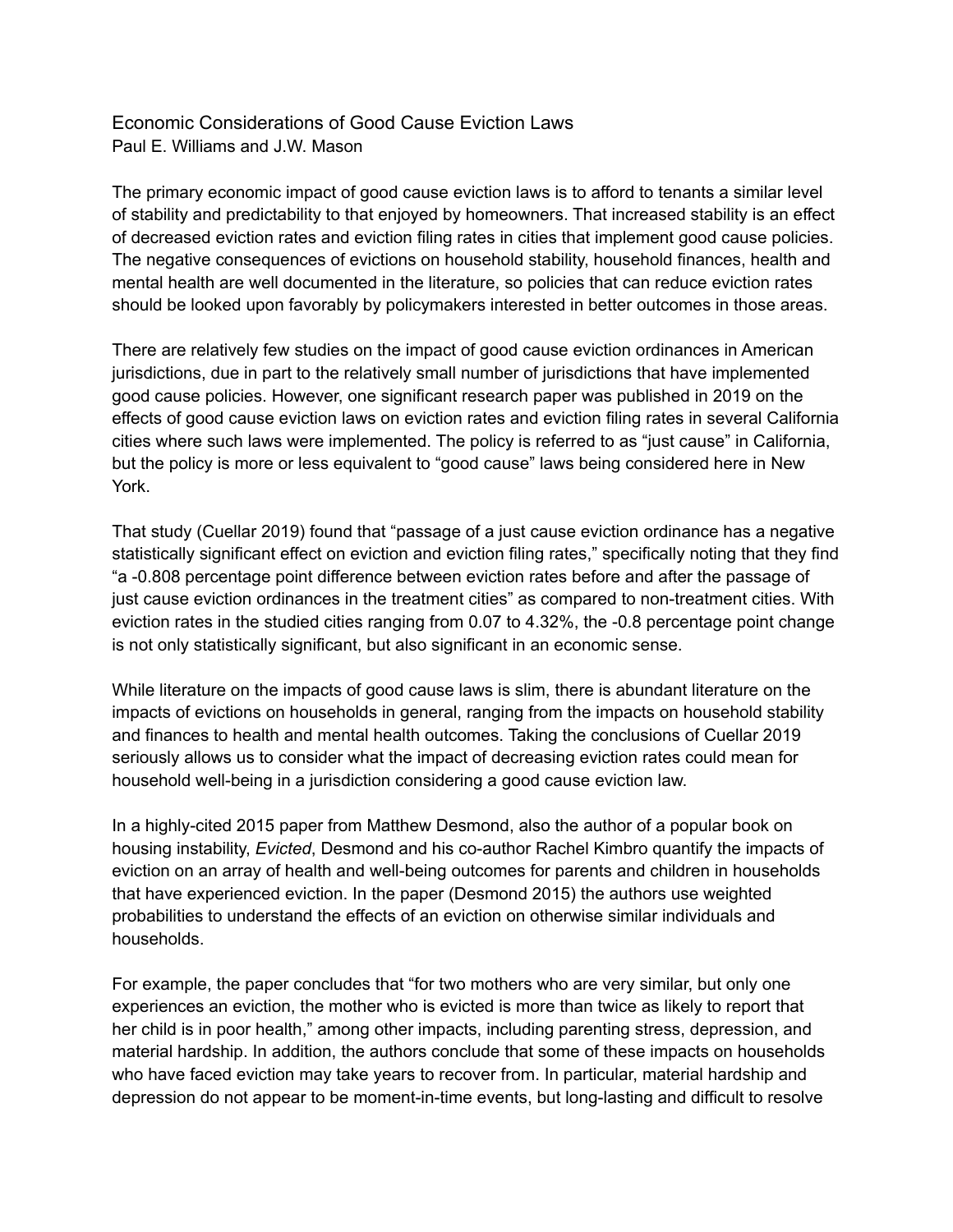consequences: "On some measures, eviction may not simply drop poor mothers and their children into a dark valley, a trying yet relatively short section along life's journey; it may fundamentally redirect their way, casting them onto a different, and much more difficult, path."

Very recently, there has been work done estimating the negative impacts on COVID-19 mortality and transmission rates during the pandemic following the premature lifting of the various eviction moratoria in place at the national and state-levels. A study (Leifheit 2021) this summer estimates that the expiration of eviction moratoria at the state level was associated with a doubling of COVID-19 community transmission as well as a significant positive impact on mortality. In particular, in places where eviction moratoria were lifted, transmission rates doubled on average, and mortality rates increased fivefold in the months following the change in policy.

These studies together paint a clear picture of the positive impacts of a good cause eviction policy. Good cause policies are linked to a decrease in eviction and eviction filing rates (Cuellar 2019), evictions are linked to impacts on numerous household well being measures, including material hardship and depression, with long-lasting, or "sticky", effects (Desmond 2015), and policies that limit eviction are associated with positive public health outcomes in a highly transmissible disease situation: our current coronavirus pandemic.

In addition to the positive effects of policies like good cause that reduce the number of evictions, it is also very unlikely that such policies have the negative economic consequences that would, for example, reduce housing supply.

There are two mechanisms by which various housing policies are theorized by some to reduce housing supply. One such framework is that some housing policies encourage conversion of rental units to owner-occupied units by making it somewhat less profitable to operate a rental unit. This is of course nonsensical—the housing units are not being "removed" from the market—rental units will only be converted to owner-occupied units if there is existing market demand for those types of homes.

The other theorized mechanism is that some housing policies can reduce owner returns, leading to a decrease in total private housing investment. However, if a policy like good cause reduces the economic rents that can be collected, what we would actually expect to see is an increase in the marginal returns on investments—like maintenance and renovations. If a property owner is not able to collect the economic rents that come from cycling through new tenants and raising rents every year, but still desires growing returns, then reinvestment of revenues back into the property actually becomes a *more* attractive option.

## **Housing Stability**

As an illustration of the current disparity between tenants and homeowners in terms of housing stability, consider first the situation of a homeowner with a mortgage. For the duration of the mortgage's term, the lender in fact has a very strong claim to the property at the end of the day—just try not making any mortgage payments for six months to find out (hint: the property